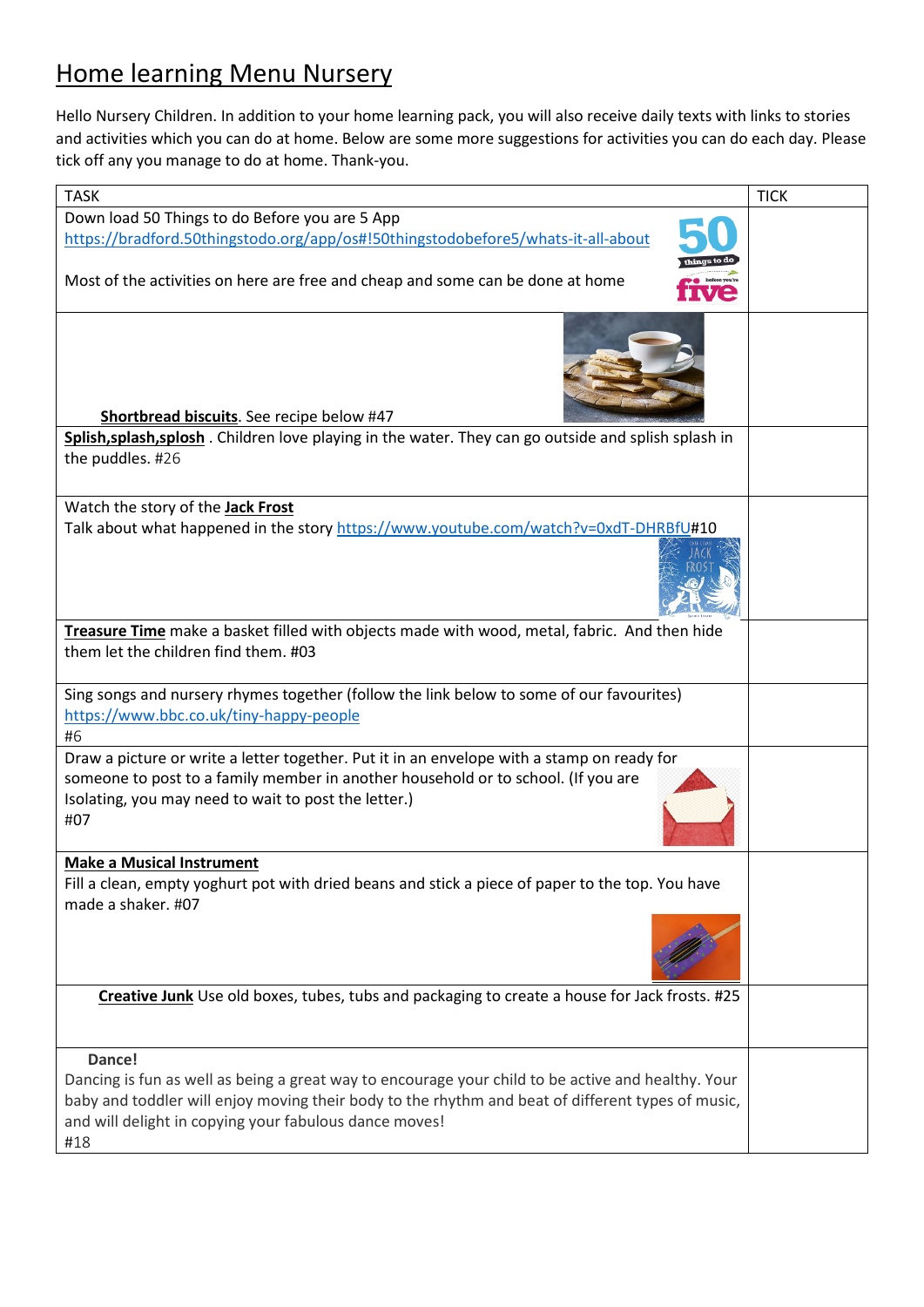# Shortbread biscuits



## **Ingredients**

- 150g [plain flour,](https://www.bbcgoodfood.com/glossary/flour-glossary) plus extra for dusting
- 100g [butter,](https://www.bbcgoodfood.com/glossary/butter-glossary) chilled and cubed
- 50g [caster sugar,](https://www.bbcgoodfood.com/glossary/sugar-glossary) plus 1 tbsp for sprinkling

### **Method**

### • **STEP 1**

Heat the oven 170C/150C fan/gas 3. Put the flour, butter and sugar into a [mixing bowl.](https://www.bbcgoodfood.com/content/top-five-mixing-bowls) Use your hands to combine the ingredients until the mixture looks like breadcrumbs, then squeeze until it comes together as a dough.

#### • **STEP 2**

On a lightly floured surface, use a [rolling pin](https://www.bbcgoodfood.com/content/test-best-rolling-pins) to roll out the dough to ½ cm thick. Cut the dough into fingers and place on a lined baking tray. Use a fork to create imprints, then sprinkle with the remaining caster sugar.

#### • **STEP 3**

Chill the dough in the fridge for 20 mins, then bake for 15- 20 mins until golden brown. Remove the shortbread